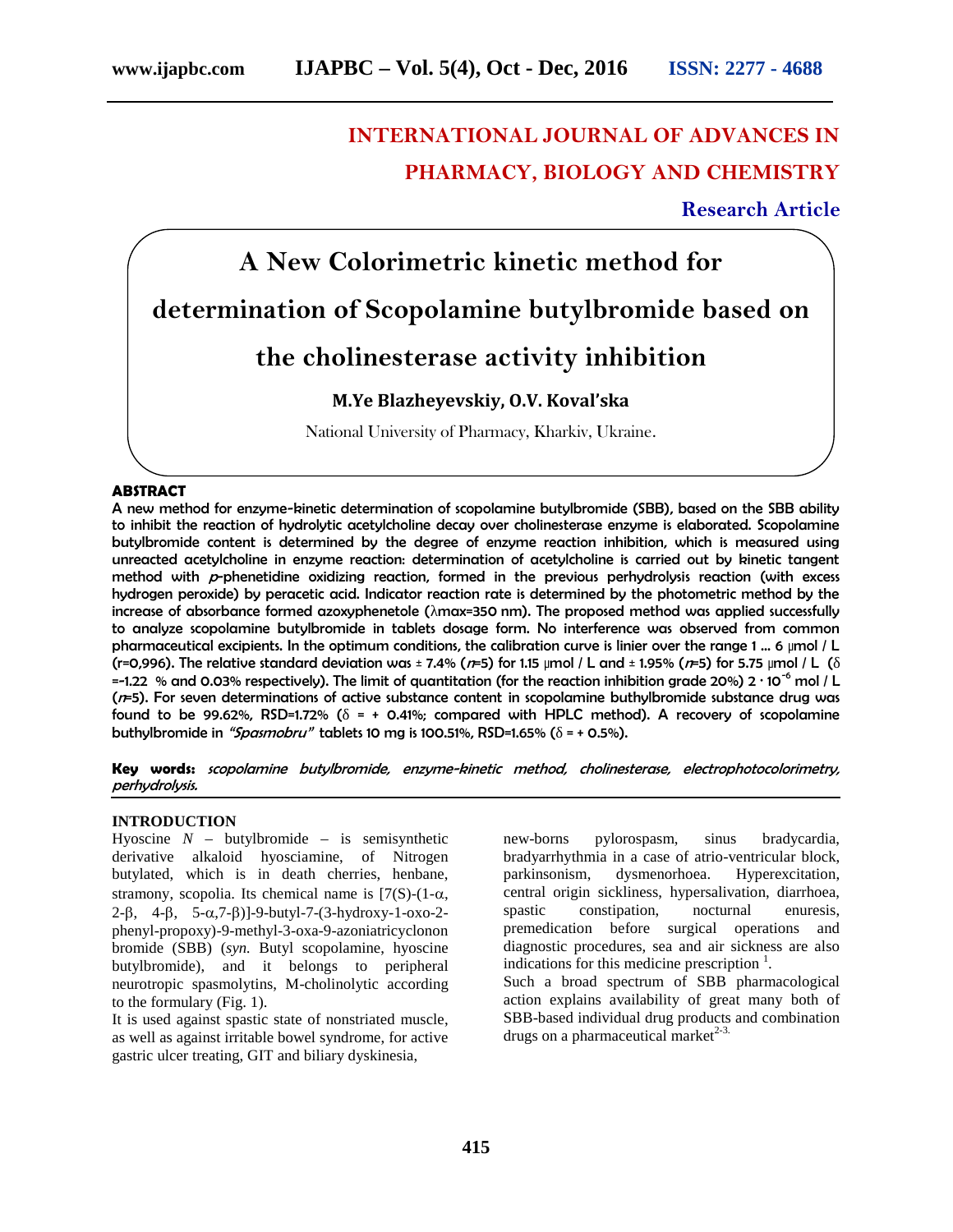

**Fig. 1 Structure of Scopolamine butylbromide.**

Nowadays, there are no monographs for substance and preparation of scopolamine butylbromide in State Pharmacopoeia of Ukraine<sup>4</sup>.

The European Pharmacopoeia recommends using argentometric titration for quantitative determination of hyoscine butylbromide. Titration final point is determined by potentiometry, using a silver indicator electrode paired with argentums chloride reference electrode<sup>5</sup>.

For the quantitative determination of SBB Japanese Pharmacopoeia suggests non-aqueous titration 0.1 mol / L with perchloric acid in acetate acid and acetic anhydride conditions<sup>6</sup>. .

For SBB determination in injection dosage form, which contains a lidocaine hydrochloride and paracetamol and some pharmaceutical formulation and in human plasma HPLC method with solid phase extraction and UV detection are used  $7-10$ .

The objective sensitive HPLC–DAD method for simultaneous determination of three most commonly prescribed drugs: hyoscine, ketoprofen, and ibuprofen was proposed  $11$ 

A simple procedure was described for the determination of scopolamine by square-wave voltammetry using a cathodically pretreated boron doped diamond electrode. Cyclic voltammetry studies indicate that the oxidation of scopolamine is irreversible at a peak potential of 1.59 V (*vs.* Ag/AgCl  $(3.0 \text{ mol L}^{-1} \text{ KCl})$  in a 0.50 mol L<sup>–1</sup> sulfuric acid solution. The method was successfully applied to the determination of scopolamine in pharmaceutical formulations with minimum sample preparation  $12$ .

The described methods require availability of number of chemical solvents, expensive equipment that limits its everyday use in the chemist analyst work.

Our processed methods are based on the obvious scopolamine butyl bromide ability to inhibit the reaction of acetylcholine hydrolysis (ACh) over the cholinesterase enzyme (ChE). The reaction rate is assessed at unhydrolised acetylcholine residue, which

is determined by the amount of acetate acid, made during the impact of  $H_2O_2$  on it. Indicator reaction is a reaction of acetate acid with *p*-phenetidine (Ph) interaction that leads to the formation of azoxyphenetole from max = 358 nM ( $= 15 \times 10^3$  L  $mol^{-1}$  ·cm<sup>-1</sup>) <sup>15, 16</sup>.

### **MATERIALS AND METHODS**

For light absorbance of solutions "photoelectric concentration colorimeter («CP -2»)"was used (Zagorsky Optical & Mechanical Plant, Russia). Using the filter  $2 \left( \right)$  ef = 364 nm) and quartz cell of 1.0 cm.

pH value was measured at Ionomer I - 160M laboratory (Belarus) by using EGL 43-07 pH glass electrode together with auxiliary chloride silver electrode of EAL-1 3.1 type, saturated with potassium chloride.

For research reagents were used: *p*- phenetidine (4 ethoxyaniline - 98%) (SIGMA - ALDRICH); A0281408 series, New Jersey, USA; *p* - phenetidine hydrochloride (Ph), extracted from the base by hydrogen chloride precipitation in the chloroform solution.

Pharmacopoeial acetylcholine chloride medicine - 0.2 g per amp/5 ml (manufactured by "VECTOR" – State Science Center of virology and biotechnology in Russian Federation" (Russia).

Dry protein drug of cholinesterase from horse serum - 80 mg / fL (VI class), 22 A / mg (manufactured by SMU "Biomed", Russia).

"Stabilized Hydrogen Peroxide 30-40%" (LLC "Inter - Synthes", Boryslav, Ukraine); The content of hydrogen peroxide was determined by SPU according to the monograph "High-test hydrogen peroxide solution 27.5-31.0% <sup>17</sup>.

Scopolamine butylbromide substance,  $C_{21}H_{30}BrNO<sub>4</sub>$ (Sigma),  $w(SBB) = 99.21\%$  (according to HPLC).<br>"Spasmobru" pills, 10 mg, 20, STE 301 series,

"Spasmobru" pills, 10 mg, BRUPHARMEXPORT, Belgium (additive agents: Lactose monohydrate, microcrystalline cellulose, sodium starch glycolate (type A), silica dioxide, magnesium stearate).

## *The enzyme reaction substrate of acetylcholine chloride solution (ACh) preparation.*

The ampoule's content of pharmacopoeia drug acetylcholine chloride 0.2 g is in 200 ml of double distilled water dissolved. For that end, open an ampoule, add 4.0 ml of water with pipette, and shake until acetylcholine is completely dissolved. Then pour the acetylcholine solution into 200 ml capacity measuring bottle and dilute double-distilled water to the volume.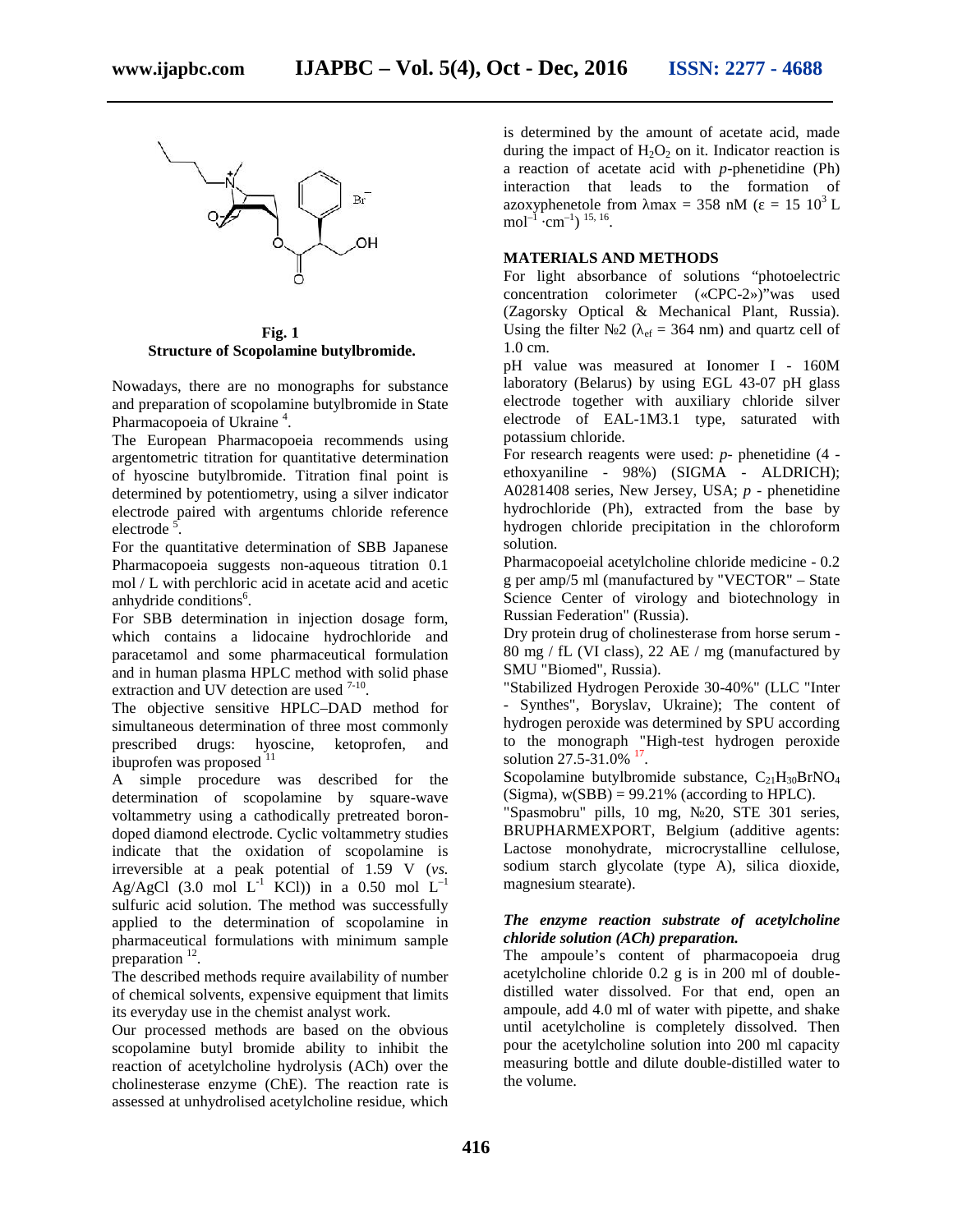#### *Cholinesterase solution preparation (ChE).*

Add 10.0 ml double - distilled water in a flask, containing 80 mg of dry cholinesterase drug, shake containing 80 mg of dry cholinesterase drug, shake up and thermostat for 10 minutes at 38  $\degree$  C above Zero.

#### *Phosphate buffer solution preparation* **(pH 8.35).**

Pour 35.75 g of disodium hydrogen phosphate in 500 ml flask, add 300 ml double-distilled water, dissolve it, add 19 ml of 0.1 mol/L solution of hydrochloric acid, stir and dilute double distilled water to 500.0 ml. The ready solution pH is potentiometrically controlled. Pour 35.75 g of disodium hydrogen phosphate in 500<br>ml flask, add 300 ml double-distilled water, dissolve<br>it, add 19 ml of 0.1 mol/L solution of hydrochloric<br>acid, stir and dilute double distilled water to 500.0<br>ml. The re

*Hydrogen peroxide solution 10%.* It is prepared by the appropriate high-test hydrogen peroxide dilution with double-distilled water. The exact hydrogen peroxide content in ready 10% solution is determined permanganatometrically<sup>'17</sup>.

#### *p-phenetidine hydrochloride solution preparation 1%.*

Dissolve 1.00 g *p*-phenetidine hydrochloride in 80 ml of double-distilled water into 100 ml capacity<br>measuring bottle and dilute it to volume. measuring bottle and dilute it to volume.

*Scopolamine butylbromide, reference standard solution, 10 µg / ml (RS).* Dissolve 0.05040 g */*  (precisely weighed quantity) of scopolamine butylbromide powder in 40 ml double-distilled water in 50 ml capacity measuring bottle and dilute to volume. 1.0 ml ready solution is pipetted and transferred into 100 ml capacity measuring bottle. After these actions, dilute double distilled water to the volume at 20ºC, cork the bottle and mix thoroughly. weighed quantity) of scopolamine<br>
e powder in 40 ml double-distilled water<br>
apacity measuring bottle and dilute to<br>
o ml ready solution is pipetted and<br>
nto 100 ml capacity measuring bottle.

*Calibration.* In a graduated test tubes with ground plug gradually add phosphate buffer ( $pH = 8.4$ ) 10.0 ml of 0.2 mol / L in each one, respectively, from 1.00 ml to 5.00 ml of scopolamine butylbromide RS solution and add 2.0 ml of cholinesterase while stirring, switch a timer, shake up each solution thoroughly and thermostate for 20 min, then quickly add 1.0 mL of 1% acetylcholine solution, switch on timer, shake thoroughly and thermostate 10 min again, then add 2.0 ml of 10% hydrogen peroxide solution, keep for 10 min in thermostat and add 1.0 ml of 1% *p*-phenetidine solution (Ph), dilute distilled water to volume at 20 ml. Switch on timer and every other minute scan photometrically each solution for 20 min on photoelectric colorimeter CPC-2, use colour filter №2 and 1.0 cm cuvette. Every time 20 min on photoelectric colorimeter CPC-2, use<br>colour filter 2 and 1.0 cm cuvette. Every time<br>before test tube contents shaking, plug it thoroughly. After these actions, dilute double distilled water to<br>the volume at 20°C, cork the bottle and mix<br>thoroughly.<br>**Calibration.** In a graduated test tubes with ground<br>plug gradually add phosphate buffer ( $pH = 8.4$ ) 10.0<br>ml of ation, keep for 10 min in thermostat and add 1.0<br>of 1% *p*-phenetidine solution (Ph), dilute distilled<br>er to volume at 20 ml. Switch on timer and every<br>er minute scan photometrically each solution for

Buffered solution with double - distilled water as reference solution is used.

According to the optical - time relations the kinetic curves are plotted and the slope of the first 10 minutes is found  $({^*}^{\mathcal{U}*}_{\mathcal{U}})^{\mathcal{U}}$ . According to data received a slope - finite analyte concentration calibrated relation is obtained, *c,* µmol / L. A calibration curve equation is solved by the least squares method (Linear regression): tg = b + a, where  $a, b$  are Y-axis intercept and slope, (tg,  $min^{-1}$ ) respectively. The distribution is used.<br>
the optical - time relations the k<br>
blotted and the slope of the firm<br>
found  $(\iota^{t}g\alpha c_i)$ . According to<br>
slope - finite analyte concentiation is obtained, c,  $\mu$ mol / is solved b<br>regression): t<br>ept and slope,

*Standard technique for scopolamine butylbromide Standard technique for scopolamine butylbromide<br>in standardized test solutions determining. Dissolve* 0.05 g (precisely weighed quantity) of scopolamine butyl bromide powder in 40 ml of double-distilled water in 50 ml capacity measuring flask and dilute with double - distilled water to volume. 1.0 ml of the ready solution is transferred with pipette in 100 ml capacity measuring flask. After this, dilute with double - distilled water to volume at 20ºC, cork the flask and mix thoroughly. 0.05 g (precisely weighed quantity) of scopolamine<br>butyl bromide powder in 40 ml of double-distilled<br>water in 50 ml capacity measuring flask and dilute<br>with double - distilled water to volume. 1.0 ml of the<br>ready solution

Add 10.0 ml 0.2 mol / L of phosphate buffer solution  $(pH = 8.4)$  in 20 ml capacity graduated test tube with ground plug consistently, a definite volume of ready inhibitor solution (from 1.0 to 5.0 ml) and continue determination as first one at graph plotting. All experiments are carried out five times. SBB concentration in standardized test solution is concentration calculated by the formula: to 5.0 ml) and continue<br>at graph plotting. All<br>out five times. SBB

$$
C_x = \frac{tg\alpha - a}{b}
$$

tg - is a slope, available from operational experiment, *min*<sup>-1</sup>;

*a, b* - Y-axis intercept and slope of calibration curve equation (tg =  $bc + a$ ), respectively. experiment,  $min^{-1}$ ;<br>a, b - Y-axis intercept and slope<br>equation (tg = bc + a), respecti

#### **RESULTS AND DISCUSSION**

Figure 2 shows the kinetic curves of couple oxidation 2 of *p*-phenetidine by hydrogen peroxide in presence of different concentrations of SBB with a linear character at the initial stage. This enables the use for assessing the reaction rate of slope angle tangent (angular coefficient of slope) of the derived kinetic lines, built in the coordinates optical density (*A*) time  $(t, \text{min})$  min<sup>-1</sup> as the value of the analytical signal, corresponding to a certain content of an inhibitor in a sample. of *p*-phenetidine by hydrogen peroxide in presence of different concentrations of SBB with a linear character at the initial stage. This enables the use for assessing the reaction rate of slope angle tangent (angular coef flask and mix thoroughly.<br>
Add 10.0 ml 0.2 mol / L of phosphate buffer solution<br>
(pH = 8.4) in 20 ml capacity graduated test tube w<br>
ground plug consistently, a definite volume of rea<br>
inhibitor solution (from 1.0 to 5.0

We have also calculated a degree of inhibition of hydrolysis enzyme reaction of acetylcholine, U, in presence of SBB. For this purpose, two additional control experiments are conducted.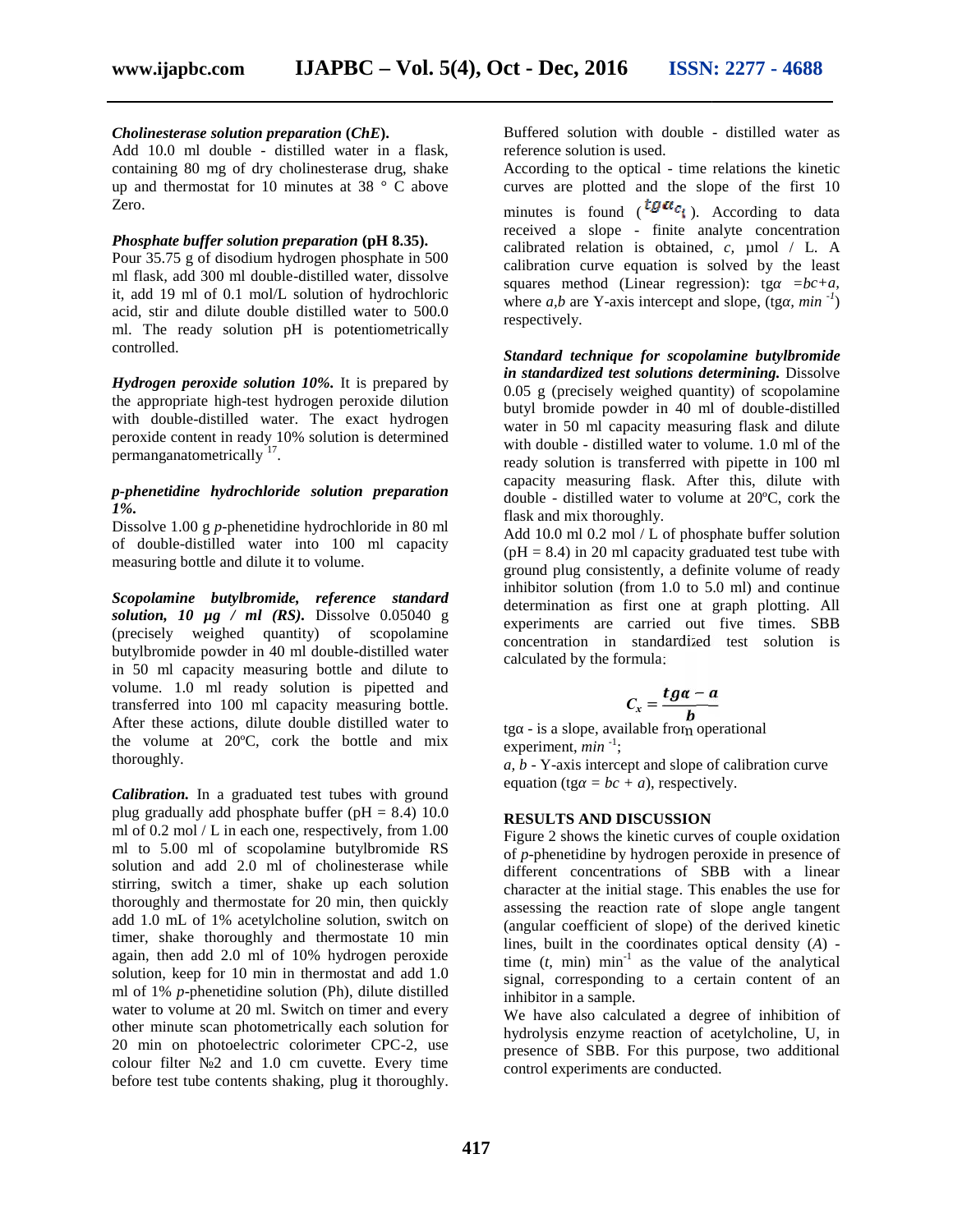1) Transfer successively into a 20 ml graduated test tube 10.0 mL of 0.2 mol / L phosphate buffer solution  $(pH = 8.4)$ , 1.0 ml of acetylcholine, 2.0 ml of 10% of hydrogen peroxide solution, mix thoroughly the mixture and keeping to thermostat for 10 min at +38°C. Then add 1.0 ml of 1% solution of *p* phenetidine and dilute twice with distilled water to a volume of 20 ml, mix again, start a stopwatch and every minute measure the solution optical density value on photocolorimeter CPC-2, using a light filter No.2 and a 1.0 cm cuvette. Every time before shaking the content in the test tube, plug it thoroughly. As a comparison solution, use the buffer solution with twice distilled water (20.0 mL). As per dependence of optical density on time, build the kinetic curves and find the slope angle tangent of linear section in first 10 min ( $t g \alpha_{V_{max}}$ ).

2) Into another graduated test tube with a ground glass stopper, consistently transfer 10.0 mL of 0.2 mol / L phosphate buffer solution ( $pH = 8.4$ ), 1.0 ml of acetylcholine solution, 2.0 ml of cholinesterase solution and incubate for 20 min at  $+38$  ° C, then add 2.0 ml of 10% solution of hydrogen peroxide, mix the mixture and incubate again for 10 min at 38 ° C. Then add 1.0 ml of 1% solution of *p*-phenetidine, mix, dilute twice with distilled water to 20.0 ml and mix the solution again, start a stopwatch and measure every minute the solution optical density on the photoelectric colorimeter CPC-2, using a light filter No 2 and a 1.0 cm cuvette. Every time before shaking the content in the test tube, plug it thoroughly. As the comparison solution, use the buffer solution with twice distilled water. per dependence of optical density on time, build the kinetic curves and find the slope angle tangent of linear site in first 10 min  $(tg\alpha_{min})$ .<br>The degree of inhibition of the enzymatic

hydrolysis of acetylcholine *U*, %, in presence of SBB is calculated using the formula:

$$
U=\frac{t g \alpha_{c_l}-t g \alpha_{min}}{t g \alpha_{V_{max}}-t g \alpha_{min}} \cdot 100\%
$$

where  $t g a_{c_i}$  – rate of oxidation reactions of Ph with peroxyacetic acid, which is formed in reaction of perhydrolyses, not used in reaction of enzyme hydrolysis of acetylcholine (ACh) in presence of inhibitor concentration  $(SBB)$  min<sup>-1</sup>;

 $t g a_{V_{max}}$  – rate of Ph oxidation reaction with peroxyacetic acid, which is formed in reaction of acetylcholine perhydrolyses (in absence of cholinesterase enzyme and inhibitor) min<sup>-1</sup>;

 $tg\alpha_{min}$  – rate of oxidation reactions of Ph with peroxyacetic acid, which is formed in reaction of perhydrolyses, not used in reaction of hydrolysis of

acetylcholine (ACh) in presence of cholinesterase (ChE) in absence of inhibitor (SBB) with hydrogen peroxide, min<sup>-1</sup>.

The equation of dependence of the inhibition degree of the enzymatic hydrolysis reaction of acetylcholine on concentration of scopolamine buthylbromide had a linear character: *U*,% = 3.847 ⋅ 10<sup>6</sup> c + 12.103, (r = 0,986%), where c (SBB) in mol  $/L$  (Figure 3). Limit of quantitation (LOQ) was calculated as the value of a final concentration of inhibitor in solution at 20% degree of inhibition of the reaction, which was 2∙10-6 mol/L.

**Method of determining the active substance content in scopolamine buthylbromide substance.** Dissolve 0.05 g (*m*, exact weight) of the test substance powder in 40 ml of twice distilled water in a 50 ml volumetric flask and dilute with water to the mark. Withdraw with a pipette 1.00 ml of the obtained solution and transfer into a 100 ml volumetric flask. Then adjust the volume with twice distilled water to the mark at 20ºC, plug the flask and mix thoroughly.

Similarly, the standard sample solution of scopolamine buthylbromide preparation, which contains 1.00 mg in 1.00 ml of the solution.

Transfer consequently into a 20 ml graduated test tube with a ground stopper 9.0 ml of 0.2 mol / L phosphate buffer solution ( $pH = 8.35$ ), 5.00 ml of the inhibitor test solution (or RS SBB with concentration 0.010 mg / ml) and add 2.0 ml of cholinesterase solution, start the stopwatch and then the solution is vigorously shaken and kept in a thermostat for 20 minutes, then quickly add 1.0 mL of 1% solution of acetylcholine, start a stopwatch and shake vigorously again and keep in a thermostat for additional 10 min, then add 2.0 ml of 10% hydrogen peroxide solution, keep in an incubator for 10 minutes and add 1.0 ml of 1% solution of *p*-phenetidine. Start the stopwatch and for 20 min every minute the solution is processed on the «CPC-2» (light filter  $\quad$  2). Thickness of the cuvette is 1.0 cm.

According to optical density value depending on time (in minutes), build the kinetic curve and determine the angle tangent during the first 10 minutes. Additionally perform further two control experiments, as before, in determining the degree of inhibition of the enzymatic reaction of acetylcholine hydrolysis.

According to the obtained data, calculate the degree of inhibition U, %.

Content of scopolamine buthylbromide in substance w (SBB), in %, is calculated using the formula:

$$
W_{st} (SBB) = \frac{U_x \cdot m_{st} \cdot 100}{U_{st} \cdot m \omega_{st}} \cdot 100\%
$$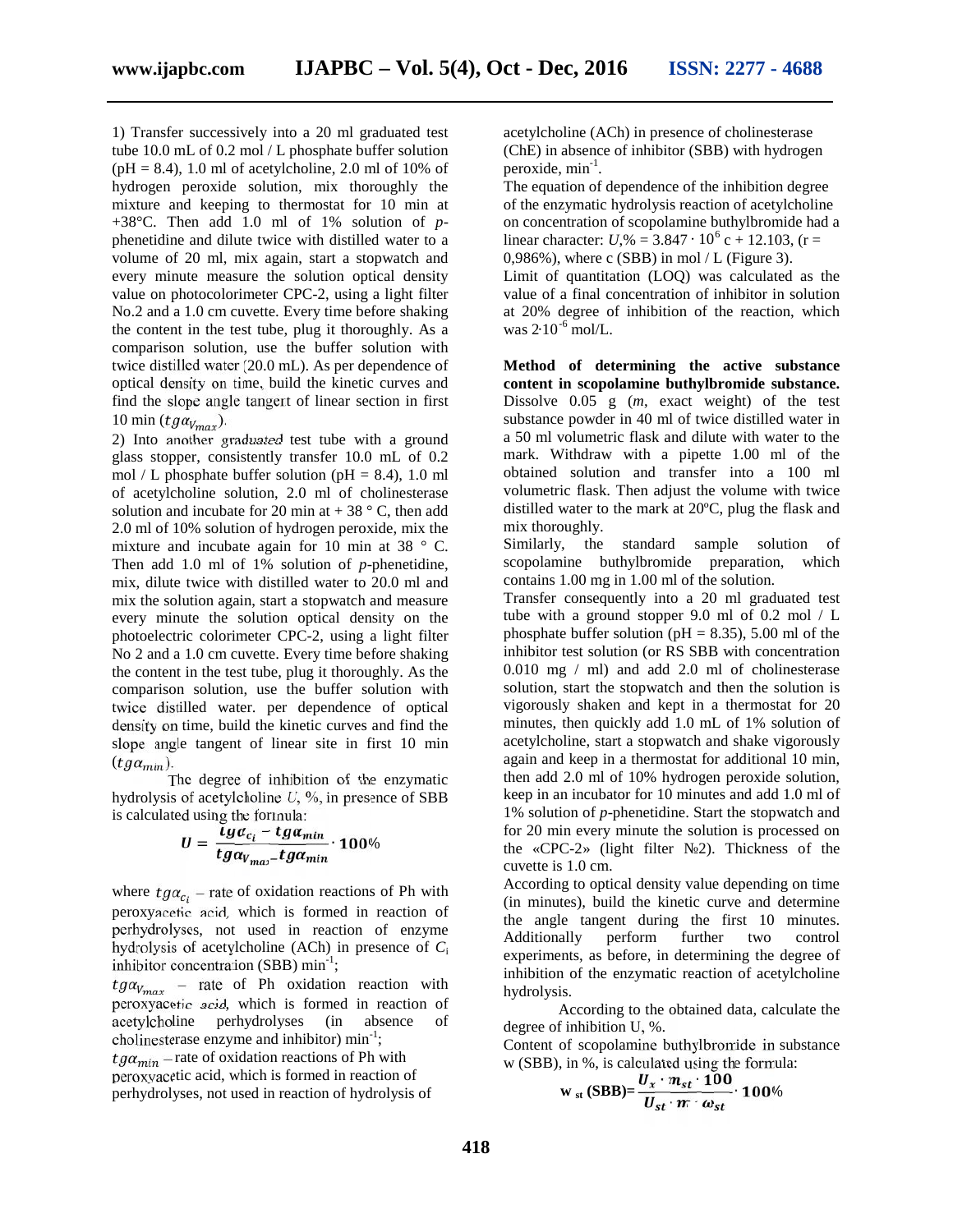where  $U$  – inhibition rate in working experiment with a sample of solution of the test substance, %;  $U_{st}$  – inhibition rate in experiment with a sample of RS solution of SBB, %;

*m* – weight of SBB test substance, g;

 $m_{st}$  - weight of SBB standard substance drug, g;

 $w_{st}$  – weight content of SBB in RS, %.

The results of the quantitative determination *of the active substance content in scopolamine buthylbromide* are given in Table. 2.

*Methods of quantitative determination of scopolamine buthylbromide in tablets "Spasmobru" 10 mg.* Dissolve 0.1 g (exact weight) of powder of crashed tablets in 40 ml of twice distilled water in a 50 ml volumetric flask and dilute with water to the mark. With a pipette withdraw 1.00 ml of the obtained solution and transfer into a 100 ml volumetric flask of. Then dilute the volume with twice distilled water to the mark at 20ºC, plug the flask and mix thoroughly.

Similarly, the standard sample solution of scopolamine buthylbromide preparation, which contains 1.00 mg in 1.00 ml of the solution.

Transfer consequently into a 20 ml graduated test tube with a ground stopper 9.0 ml of 0.2 mol / L phosphate buffer solution ( $pH = 8.35$ ), 5.00 ml of the inhibitor test solution (or RS of SBB with concentration 0.010 mg / ml) and add 2.0 ml of cholinesterase solution, start the stopwatch and then the solution is vigorously shaken and kept in a thermostat for 20 minutes, then quickly add 1.0 mL of 1% solution of acetylcholine, start a stopwatch and shake vigorously again and keep in a thermostate for additional 10 minutes, then add 2.0 ml of 10% hydrogen peroxide solution, keep in an incubator for 10 minutes and add 1.0 ml of 1% solution of *p* phenetidine. Start the stopwatch and for 20 minutes every minute the solution is processed on the «CPC-  $2\%$  (light filter 2). Thickness of the cuvette is 1.0 cm. Use buffer solution as reference solution.

According to optical density value depending on time (in minutes), build the kinetic curve and determine the angle tangent during the first 10 minutes. Additionally perform further two control experiments.

1) Transfer consequently into a 20 ml test tube 9.0 ml of 0.2 mol / L of phosphate buffer solution (pH  $=$ 8.35), 1.0 ml of acetylcholine solution, 2.0 ml of 10% hydrogen peroxide solution, the mixture is vigorously shaken and kept in a thermostat for 10 minutes at  $38^\circ$  . Then add 1.0 mL of 1% *p*-phenetidine solution and dilute with twice distilled water to 20 ml, shake again, start a stopwatch and after every minute measure the value of optical density of the solution

on the «CPC-2», using the light filter  $\,$  2 and 1.0 cm cuvette. Use buffer solution as reference solution. Build the kinetic curve of dependence of optical density on time and find the angle slope tangle.

2) Transfer consequently into another test tube 9.0 ml of 0.2 mol / L of phosphate buffer solution (pH  $=$ 8.35), 1.0 ml of acetylcholine solution, 2.0 ml of 10% cholinesterase solution and keep in a thermostate for 20 minutes at  $38^\circ$  , then add 2.0 mL of 10 % of hydrogen peroxide solution, shake the mixture and keep in a thermostat for additional 10 minutes at  $38^\circ$ . Then add 1.0 ml of 0.1% *p*-phenetidine solution, mix, dilute with twice distilled water to 20 ml, shake again, start a stopwatch and after every minute measure the value of optical density of the solution on the «CPC-2», using the light filter  $2$ and 1.0 cm cuvette. Use buffer solution as reference solution. Build the kinetic curve of dependence of optical density on time and find the angle slope tangle. Calculate the inhibition grade *U*, %.

Content of scopolamine buthylbromide in "Spasmobru" tablets 10 mg No.10, in mg, is calculated using the formula:

$$
m(SBB) = \frac{U_x \cdot m_{st} \cdot 100 \cdot \overline{m}}{U_{st} \cdot \omega_{st} \cdot m}
$$

where  $U$  – inhibition rate in working experiment with a sample of solution of the test substance, %;  $U_{st}$  – inhibition rate in experiment with a sample of solution of SBB working standard sample,%;

*m* – weight of tablets powder SBB, mg;

 $m<sub>st</sub>$  - weight of SBB standard sample, mg;

 $w_{st}$  – weight content of SBB in RS, %.

 $\overline{m}$  - table average weight, in mg.

Results of assay of SBB in "Spasmobru" tablets 10mg are presented in Table 3.

#### **CONCLUSION**

In this study, the simple and sensitive enzyme-kinetic method was developed for the assay of scopolamine buthylbromide in bulk and tablet dosage form. It is based on the SBB ability to inhibit the reaction of hydrolytic decay of acetylcholine over cholinesterase enzyme. Scopolamine butylbromide content is determined by the degree of enzyme reaction inhibition, which is measured using unreacted acetylcholine in enzyme reaction: determination of acetylcholine is carried out by kinetic tangent method with *p*-phenetidine oxidizing reaction, formed in the previous perhydrolysis reaction (with excess hydrogen peroxide) by peracetic acid. Indicator reaction rate is determined by the photometric method by the increase of absorbance formed azoxyphenetole (max=350 nm). In the optimum conditions, the calibration curve is linier over the range 1 ... 6  $\mu$ mol / L (r=0,996). The relative standard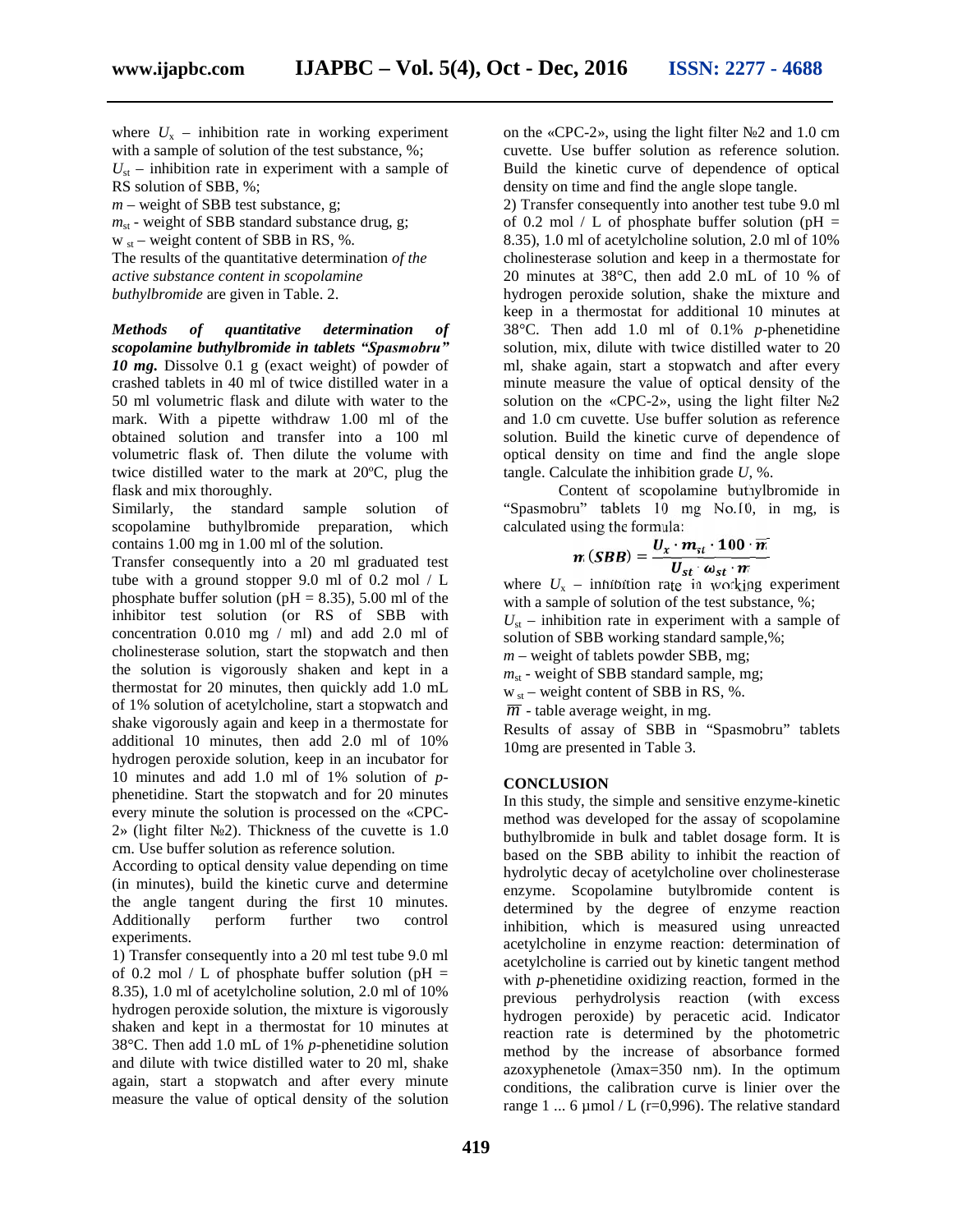deviation was  $\pm$  7.4% (*n*=5) for 1.15 µmol / L and  $\pm$ 1,95%  $(n=5)$  for 5.75  $\mu$ mol / L ( $=$ -1.22% and -0.03% respectively).The limit of quantitation (for the reaction inhibition grade 20%)  $2 \cdot 10^{-6}$  mol / L (*n*=5). For seven determinations of the active ingredient content in scopolamine buthylbromide substance drug was found to be 99.62%, RSD=1.72% ( $= +$ 0.41%; compared with HPLC method). A recovery of scopolamine buthylbromide in *"Spasmobru"* tablets 10 mg is 100.51%, RSD=1.65% ( $= +0.5$ %).

| Table 1                                                                                                       |  |  |  |  |  |
|---------------------------------------------------------------------------------------------------------------|--|--|--|--|--|
| Metrological characteristics of results of scopolamine buthylbromide kinetic determination in model solutions |  |  |  |  |  |

| $S$ .No          | SBB taken,<br>mol/L  | SBB found,<br>$X \pm X$ , mol /L | <b>Metrological characteristics</b><br>$(n=5; =0.95)$ |
|------------------|----------------------|----------------------------------|-------------------------------------------------------|
| 1.               | $1.15 \cdot 10^{-6}$ | $(1.14\pm0.11)\cdot10^{-6}$      | $RSD=7.43%$<br>$=-1.22\%$                             |
| 2.               | $2.30 \cdot 10^{-6}$ | $(2.32 \pm 0.14) \cdot 10^{-6}$  | $RSD = 4.90\%$<br>$=0.96%$                            |
| 3.               | $3.45 \cdot 10^{-6}$ | $(3.46 \pm 0.17) \cdot 10^{-6}$  | $RSD = 3.83\%$<br>$=0.28%$                            |
| $\overline{4}$ . | $4.6010^{-6}$        | $(4.60\pm0.14)\cdot10^{-6}$      | $RSD = 2.38\%$<br>$= 0 \%$                            |
| 5.               | $5.75 \cdot 10^{-6}$ | $(5.75 \pm 0.14) \cdot 10^{-6}$  | $RSD=1.95%$<br>$= 0.03\%$                             |

*Note* **: SBB taken,** *<sup>a</sup>***;** *δ=( X -а)∙100% /а*

#### **Table 2**

# *The results of the quantitative determination of the active substance content in scopolamine buthylbromide*

| The active substance conten t in | Found,           | Metrological characteristics |  |
|----------------------------------|------------------|------------------------------|--|
| SBB, %                           | $X \pm X$ , %    | $(n=5; P=0.95)$              |  |
| 99.21*                           | $99.62 \pm 1.59$ | $RSD = 1.72%$<br>$=0.41\%$   |  |

**Note. \* Determined by HPLC method (***a***);** *δ=( X -а)∙100% /а*

**Table 3**

*Metrological characteristics of results of the quantitative determination of scopolamine buthyl bromide in "Spasmobru" 10 mg tablets*

| SBB taken, mg |                 | SBB found,<br>$X \pm X$ | Metrological characteristics<br>$(n=5; P=0.95)$ |
|---------------|-----------------|-------------------------|-------------------------------------------------|
|               | mg              | $\%$                    |                                                 |
| $9.80*$       | $9.85 \pm 0.15$ | $100.51 \pm 1.53$       | $RSD = 1.65%$<br>$=0.5\%$ )                     |

**Note. \*as per HPLC method date from the certificate,** *<sup>a</sup>***;** *δ=( X -а)∙100% /а*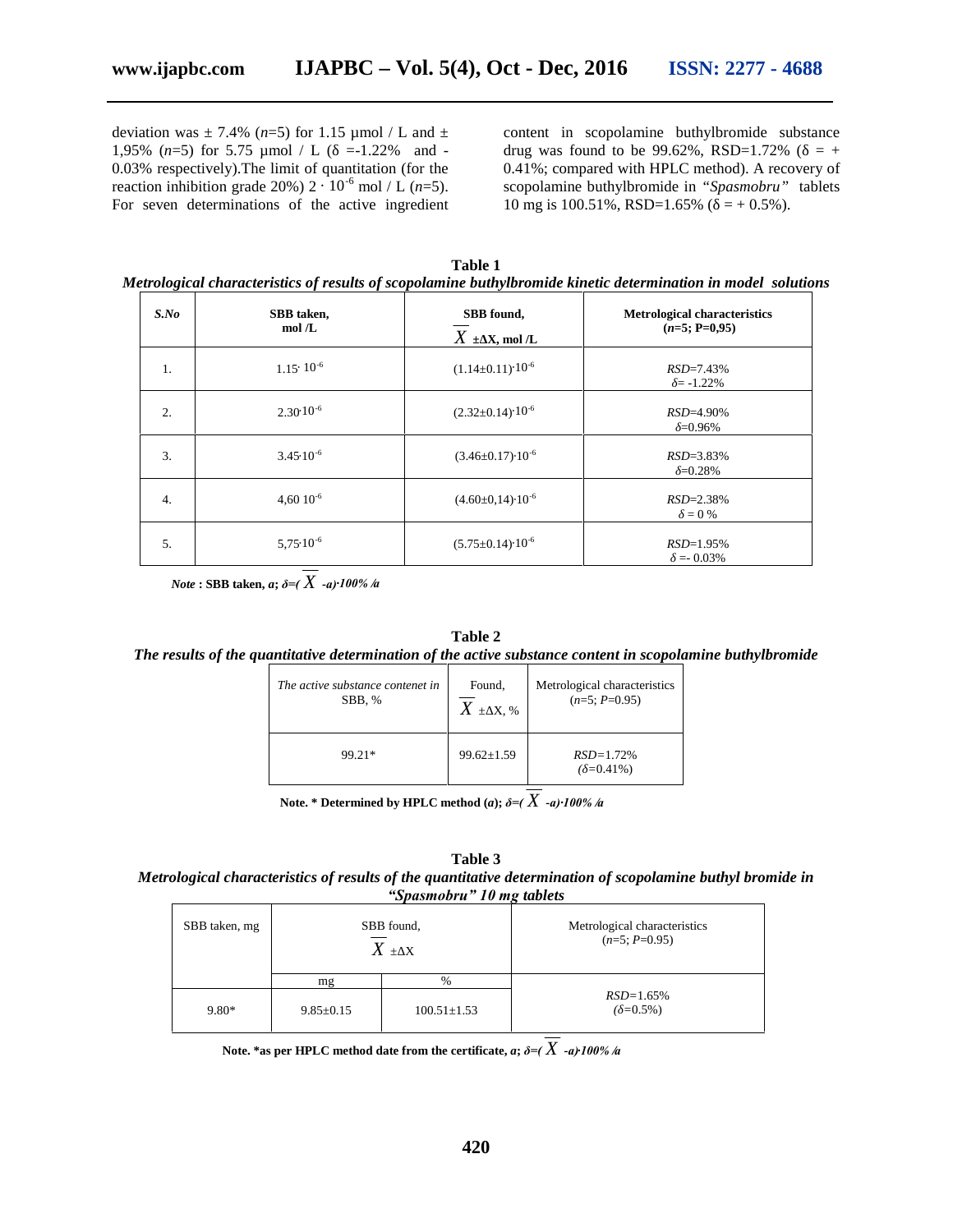

**Fig.2 Kinetic curves of couple oxidation** *p***- phenetidine by hydrogen peroxide in presence of the system:** *1* **–** ACh+ChE, 2- 6 -ACh+(ChE+SBB), 7 - A h.  $C(ACh) = 0.1\%$ ; ChE = 0.25 U; C (SBB, 10<sup>-6</sup> mol/l: 2-1.0, 3-2.0, *4***–3.0,** *5* **–4.0 ,** *6* **– 5.0.**



**Fig.3 Curve of dependence of the inhibition degree of the enzymatic hydrolysis reaction of acetylcholine vs. concentration of scopolamine buthylbromide .**